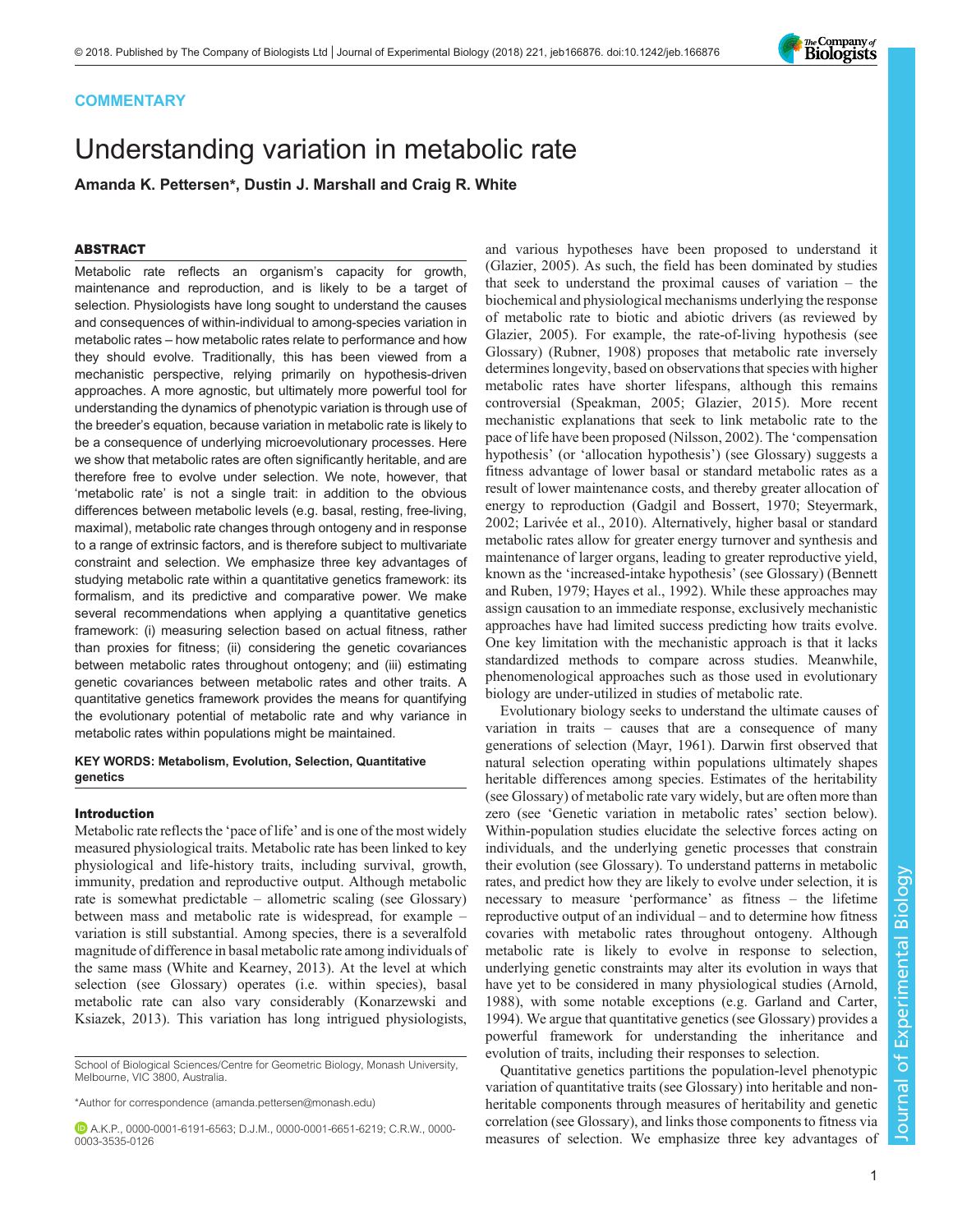# Glossary

# Additive genetic variance  $(V_A)$

The magnitude of the total variance, due to the additive effects of each gene. The extent to which the average phenotype of the parent is reflected in the offspring, and the response to selection on a quantitative trait, is proportional to  $V_{A}$ .

## Allometric scaling

The relationship between the mass of an organism and its metabolic rate, where the slope of the log-log scaled relationship is less than 1 (i.e. nonisometric).

## Breeder's equation

A tool developed to predict the amount of change in a single trait from one generation to the next:  $R=h^2S$ , where  $h^2$  is narrow-sense heritability (the ratio of additive genetic variance to total phenotypic variance) and S is the selection differential (the change in population mean after selection).

#### Breeding values

The sum of the average effect of alleles carried by an individual.

# Compensation hypothesis

# ('allocation hypothesis')

Hypothesis whereby lower metabolic rates confer a fitness advantage as a result of lower maintenance costs, and thereby greater allocation of energy to reproduction.

# Correlational selection

Form of non-linear, multivariate selection where a combination of two or more traits interact non-additively to affect fitness.

# Directional selection

Form of univariate selection characterized by a linear fitness function, causing an increase or decrease in the population mean trait value.

#### Disruptive selection

Form of non-linear, quadratic selection (see 'Quadratic selection') favouring individuals with extreme trait values. Under constant disruptive selection, the trait variance of a population will increase. Evolution

The change in heritable traits of a population across generations. Fitness

The number of surviving offspring produced by an individual after a single generation.

## G matrix

Matrix of genetic variances and covariances, which summarizes the inheritance of multiple, phenotypic traits.

# Genetic correlation

A standardized version of genetic covariance (see definition below) that varies from –1 to 1.

## Genetic covariance

The correlation between the breeding values for different traits.

# Genetic variance (V<sub>G</sub>)

The value of the effect of all an individual's genes that affect the trait of interest. Genetic variance has three main components: additive genetic variance, dominance variance and interaction (epistatic) variance.

# Heritability ( $H^2$  or  $h^2$ )

Proportion of variance in a phenotypic character in a population due to individual genetic differences that are inherited by offspring. Broad-sense heritability refers to the ratio of total genotypic variance to phenotypic variance ( $H^2$ = $V_{\rm G}/V_{\rm P}$ ), while narrow-sense heritability refers to the ratio of additive genetic variance to phenotypic variance  $(h^2 = V_A/V_P)$ .

## Increased-intake hypothesis

Hypothesis relating performance with metabolic rates, where higher metabolic rates allow for greater energy turnover and synthesis of larger organs, leading to greater reproductive yield.

#### Indirect selection

Selection on one trait that arises from selection on another trait that is genetically correlated.

#### Linear selection

See 'Directional selection'.

# Microevolution

Within-species evolutionary change over short time scales, e.g. changes in gene frequencies within a population.

### Glossary (cont.)

## Non-linear selection

Univariate (see 'Quadratic selection') or multivariate (see 'Correlational selection') selection that is non-linear.

#### Quadratic selection

A form of non-linear, univariate selection that can also be positive (convex/disruptive) or negative (concave/stabilizing).

# Quantitative genetics

The study of inheritance of genetically complex traits.

# Quantitative trait

A trait that may be influenced by multiple genes, showing continuous variation in a population.

#### Rate-of-living hypothesis

Theory proposed by [Rubner \(1908\)](#page-8-0) that lifespan is inversely related to metabolic rate, based on observations that larger animals with slower metabolic rates outlive smaller organisms with faster metabolic rates. Selection

The differential survival and reproduction of individuals with varying phenotypes within a population. The covariance between fitness and a trait. Selection coefficient (s)

# Difference in relative fitness.

Selection differential (S)

Difference between the mean trait value of the population before and after selection.

## Selection gradient

The slope (linear  $\beta$ , and non-linear  $\gamma$ ) of the regression of fitness on a trait value.

# Stabilizing selection

Form of non-linear, quadratic selection (see 'Quadratic selection') favouring individuals with intermediate trait values. Under constant stabilizing selection, the trait variance of a population will decrease.

studying metabolic rate within a quantitative genetics framework. (1) Formalism: evolutionary biologists have been thinking about the ultimate processes driving variation in traits since Darwin; microevolutionary theory and the powerful statistical tools developed from this work have been widely applied in the evolution community for over 40 years, and can be leveraged by physiological studies. (2) Predictive: microevolutionary approaches allow us to quantify how traits are likely to evolve given specific selection and genetic parameters. (3) Comparative: quantitative genetics provides standardized estimates of selection and heritability that are directly comparable among populations, species and environments. Here we advocate for wider adoption of the quantitative genetics approach in physiological studies in order to gain insights into evolutionary causes and consequences of variation in metabolic rate.

# The breeder's equation as a framework

The breeder's equation (see Glossary) is a fundamental tool used in quantitative genetics for understanding phenotypic evolution in response to selection, and has been used by evolutionary biologists for over 50 years. Quantitative traits have phenotypes that are continuously distributed in natural populations, and include morphological, physiological, behavioural and molecular phenotypes. Like other quantitative traits, metabolic rates are likely to be genetically complex and sensitive to environmental conditions. Quantitative genetic variation underlies phenotypic evolution – measuring the genetic basis of variation in quantitative traits is therefore essential to understanding variation in phenotypes, such as metabolic rates. The univariate breeder's equation predicts the amount of change in a single trait from one generation to the next in response to selection. The response of a quantitative trait to selection,  $R$ , is described by the breeder's equation: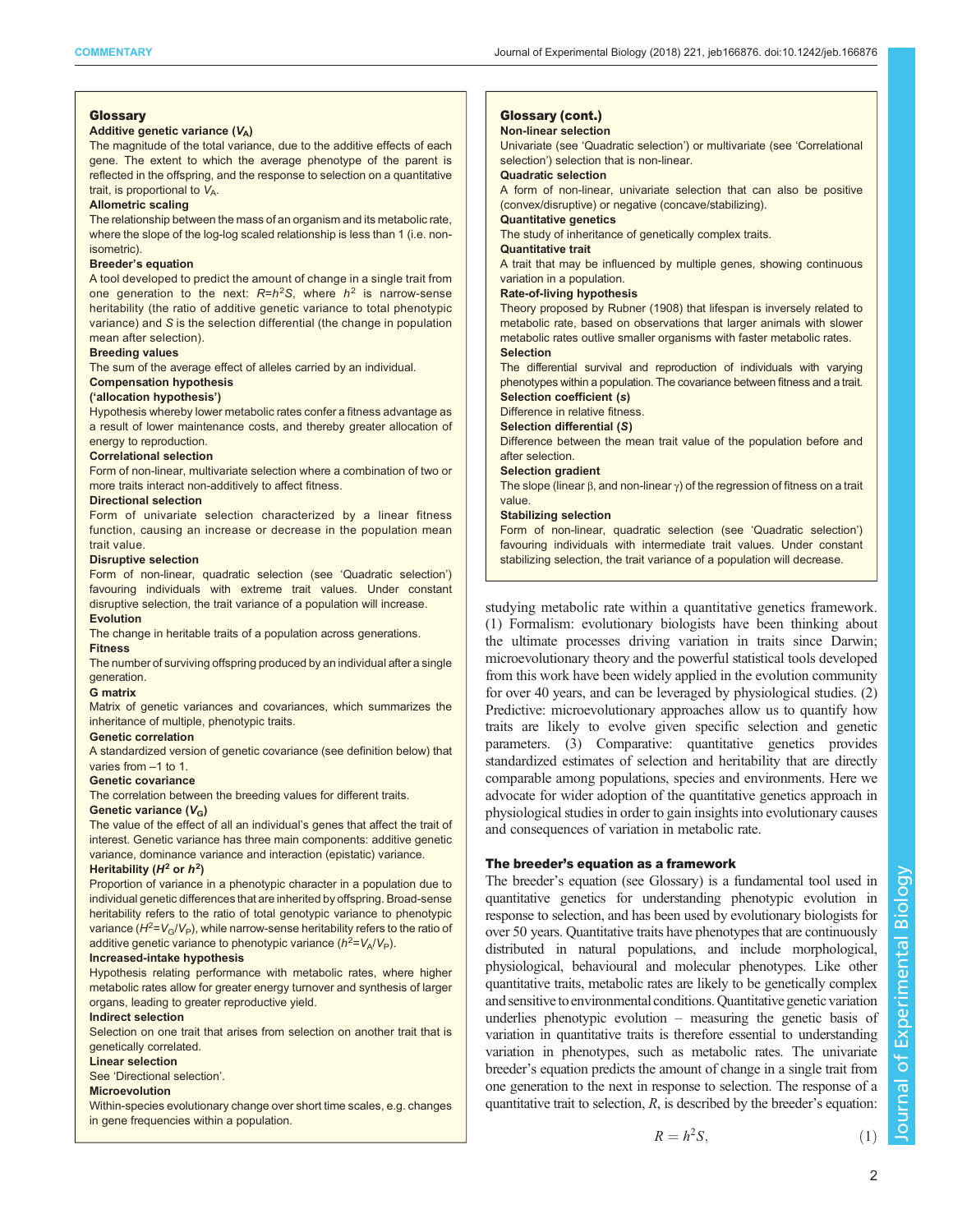where  $h^2$  is narrow-sense heritability [the ratio of additive genetic variance (see Glossary) to total phenotypic variance; see 'Genetic variation in metabolic rates' section below], and S is the selection differential (the change in population mean after selection) (see Glossary). The breeder's equation serves as a simple, but powerful, tool for understanding variation in metabolic rate and other physiological traits.

# Univariate selection on metabolic rate

Selection is the phenotypic covariance between a trait and fitness, where fitness of an individual is determined by the contribution of offspring to the next generation [\(Falconer and Mackay, 1996\)](#page-7-0). If fitness covaries with a trait, then that trait is said to be under selection. This relative difference in fitness among phenotypes (selection) forms one half of the breeder's equation and provides a standardized estimate of the strength and direction in which evolution is expected to occur, if the trait has adequate genetic variation. The slope of the relationship between relative fitness and a particular character (i.e. selection coefficient), weighted by the phenotype distribution, represents standardized estimates of selection.

Two general forms of univariate selection can occur: linear and quadratic selection (Box 1). Linear selection (see Glossary) occurs when fitness  $(w)$  consistently increases or decreases with the value

of a trait  $(z)$ , and is fitted by a linear function:

$$
w = \alpha + \beta z,\tag{2}
$$

where  $\alpha$  is the intercept of the fitness function, and  $\beta$  is the coefficient giving the direction ( positive or negative) and magnitude of selection. If a trait exhibits sufficient genetic variation (i.e. if it is heritable) and not constrained by other traits that are also correlated with fitness (see 'Metabolic rate is more than a single trait' section below), persistent directional selection (see Glossary) should result in a shift in the mean trait of a population [\(Kingsolver and Pfennig, 2007\)](#page-7-0). Quadratic selection is characterized by a non-linear fitness function that can also be positive (disruptive) or negative (stabilizing), and is described by the quadratic fitness function:

$$
w = \alpha + \beta + (1/2)\gamma z^2,
$$
 (3)

where  $\gamma$  is the degree of curvature in the fitness function. Selection is stabilizing when  $\beta$  is 0 and  $\gamma$  is negative, such that intermediate values of a trait possess highest fitness while extreme trait values have lowest fitness. Selection is disruptive when β is 0 and  $\gamma$  is positive. Where disruptive selection (see Glossary) is maintained across generations, population variance will increase as selection favours trait values on the tail ends of the trait distribution. Under constant stabilizing selection (see Glossary), there is a single optimal

# Box 1. Predicted population-level response to persistent univariate and multivariate selection

(A) Directional selection: in this example the linear coefficient of selection  $\beta$  is positive. Over generations, the population mean of trait 1 ( $t_1$ ) is expected to increase. (B) Stabilizing selection: where the quadratic coefficient γ is negative. Over generations, the population variance will decrease, forming a single optimum for  $t_1$ . (C) Disruptive selection: where the quadratic coefficient  $\gamma$  is positive. Over generations, the population variance will decrease, forming two optima for  $t_1$ . (D) Positive correlational selection on  $t_1$  and trait 2 ( $t_2$ ) (where  $\gamma$  is positive) produces an increase in the covariance between  $t_1$  and  $t_2$ . (E) Negative correlational selection on  $t_1$  and  $t_2$  (where  $\gamma$  is negative) produces a decrease in the covariance between  $t_1$  and  $t_2$ .

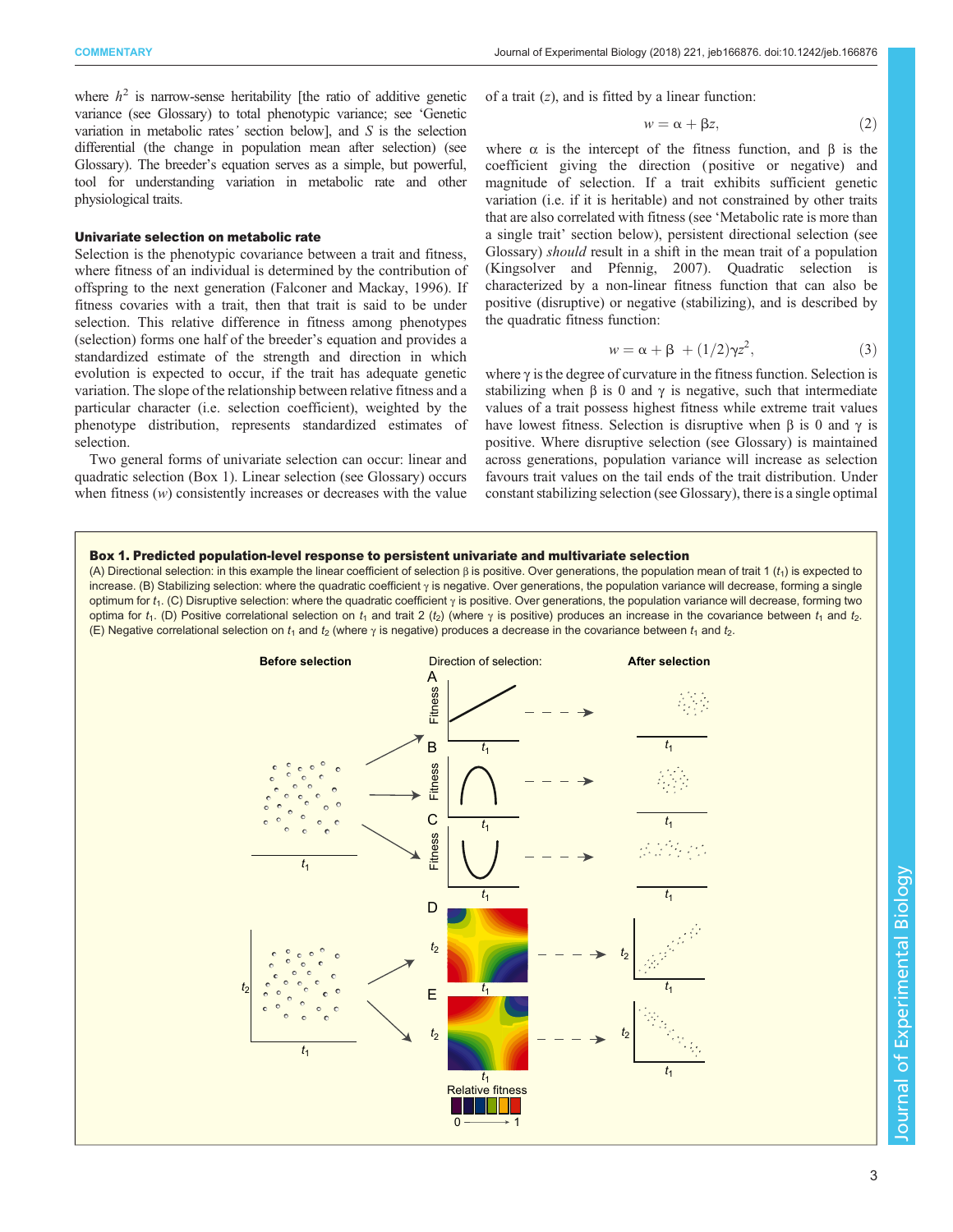value for a phenotype, hence variance in population traits would be expected to decrease over generations. Note that quadratic selection can occur when β≠0; this is termed either concave (stabilizing) or convex (disruptive) selection. By providing comparable estimates of selection on metabolic rate, selection analyses have the potential to leverage comparative data (i.e. comparing values of β and γ) that vary across spatial and temporal scales, study systems and phenotypic characters [\(Kingsolver et al., 2001](#page-7-0)). Indeed, the idea that a single value of a trait is consistently beneficial under all circumstances seems unlikely, and the same is true of metabolic rate. Spatial and temporal variation in selection therefore seems likely to be a mechanism by which variance in metabolic rate is maintained. To some extent, selection analyses have already been implemented in the general mechanisms that have been proposed to explain variation in metabolic rates, i.e. covariance between metabolic rate and some measure of performance (fitness). The increased-intake and compensation hypotheses point towards positive and negative directional selection on (basal or standard) metabolic rate, respectively, for example, while the 'context dependent' hypothesis ([Burton et al., 2011\)](#page-7-0) points toward selection gradients (see Glossary) that vary in space and time. The approach we advocate is therefore not incompatible with proximate mechanistic approaches; rather selection analyses provide the formalism and standardized measures required to make comparable estimates for the relationship between metabolic rate and fitness.

In order to gain reliable estimates of selection, studies need to measure actual fitness (see Glossary). So far, selection studies on metabolic rate have relied almost exclusively on the use of fitness proxies, such as survival, growth or reproductive traits such as clutch size, rather than the ultimate measure of fitness: lifetime reproductive output (Box 2). This view is illustrated by the compilations of [Biro and Stamps \(2010\)](#page-7-0), [Burton et al. \(2011\)](#page-7-0) and [White and Kearney \(2013\).](#page-8-0) The tables summarizing the known phenotypic correlations between metabolic rate and fitness proxies in these papers do not provide any examples of a correlation between metabolic rate and actual fitness.

Using fitness proxies can create misleading or incomplete interpretations of the strength and direction of selection if these proxies trade-off with actual fitness. For example, [Pettersen et al.](#page-8-0) [\(2016\)](#page-8-0) show that metabolic rates through ontogeny covary with actual fitness (lifetime reproductive output) as well as several fitness proxies, but the direction and magnitude of the covariance differs among measurements of metabolic rate. Fitness was maximized when individuals had low metabolic rates early in ontogeny  $(MR<sub>E</sub>)$  but high metabolic rates later  $(MR<sub>I</sub>)$  (or vice versa). Although we found evidence for correlational selection (see Glossary) alone based on true fitness, estimates based on fitness proxies incorrectly implied that directional selection was operating. For example, individuals with higher  $MR_E$  reproduced sooner, but individuals with lower  $MR_L$  were longer lived, and growth rate was maximized when  $MR_E$  was high and  $MR<sub>L</sub>$  was low. In this case, using any of the commonly used proxies for fitness (growth rate, longevity, age at the onset of reproduction) would lead to wildly different, and incorrect, conclusions about the expected evolutionary trajectory of metabolic rate.

# Genetic variation in metabolic rates

As the breeder's equation elegantly illustrates, selection on a trait will not generate evolution of that trait unless the trait is heritable. The capacity for metabolic rates to evolve thus depends not only on covariation between metabolic rate and fitness, but also on the other half of the breeder's equation – the genetic basis of variation in metabolic rate. The total phenotypic variance of a trait  $(V_P)$  is the sum of the variances attributable to genetic  $(V_G)$  and environmental  $(V<sub>E</sub>)$  influences (including maternal effects), and the variance associated with the interaction between genetic and environmental influences  $(V_{GE})$ .  $V_G$  can be further subdivided into three components: additive  $(V_A)$ , dominance  $(V_D)$  and interaction  $(V_I)$ variance, where collectively  $V_D$  and  $V_I$  are known as non-additive genetic variance and are not easily disentangled using standard quantitative genetics designs.  $V_A$  quantifies deviations from the mean phenotype attributable to the additive contribution of particular alleles to the phenotype;  $V_D$  quantifies interactions

Box 2. Compilation of studies measuring the relationship between metabolic rates and survival or reproductive output as fitness proxies

| MR measure         | <b>Fitness proxy</b>                                     | Reference                    |
|--------------------|----------------------------------------------------------|------------------------------|
|                    |                                                          |                              |
| <b>RMR</b>         | Litter size, neonate mass, litter mass (+)               | Stephenson and Racey, 1993   |
| <b>RMR</b>         | Litter size $(+)$ , mean offspring mass $(-)$            | Johnson et al., 2001         |
| <b>DEE</b>         | Clutch size $(+)$ , clutch mass $(+)$ , brood mass $(+)$ | Vezina et al., 2006          |
|                    |                                                          |                              |
| <b>Unspecified</b> | Reproductive output (negative correlational)             | Pettersen et al., 2016*      |
| <b>SMR</b>         | Survival (stabilizing)                                   | Bartheld et al., 2015*       |
| <b>BMR</b>         | Survival $(+$ and $-)$                                   | Nilsson and Nilsson, 2016    |
| <b>SMR</b>         | Juvenile survival (- and stabilizing)                    | Artacho and Nespolo, 2009*   |
| <b>RMR</b>         | Over-winter survival (+)                                 | Jackson et al., 2001         |
| <b>RMR</b>         | Survival (+)                                             | Zub et al., 2014             |
| <b>BMR</b>         | Reproductive success (+)                                 | Boratynski and Koteja, 2010* |
| <b>BMR</b>         | Over-winter survival $(-)$                               | Boratynski et al., 2010*     |
| <b>MR</b>          | Survival $(+, -$ and no relationship)                    | Robertsen et al., 2014       |
| <b>RMR</b>         | Over-winter survival $(-)$                               | Larivee et al., 2010*        |
| <b>DEE</b>         | Annual reproductive success (+)                          | Fletcher et al., 2015*       |
| <b>RMR</b>         | Juvenile survival (stabilizing)                          | Careau et al., 2013*         |
| <b>RMR</b>         | Survival $(-)$                                           | Artacho et al., 2015*        |
|                    |                                                          |                              |

Symbols in parentheses indicate the direction/form of significant selection on metabolic rates. BMR, basal metabolic rate; SMR, standard metabolic rate; DEE, daily energy expenditure; MR, maintenance metabolic rate. \*These studies use a multiple regression framework, providing standardized and comparable estimates of selection [i.e the [Lande and Arnold \(1983\)](#page-7-0) approach].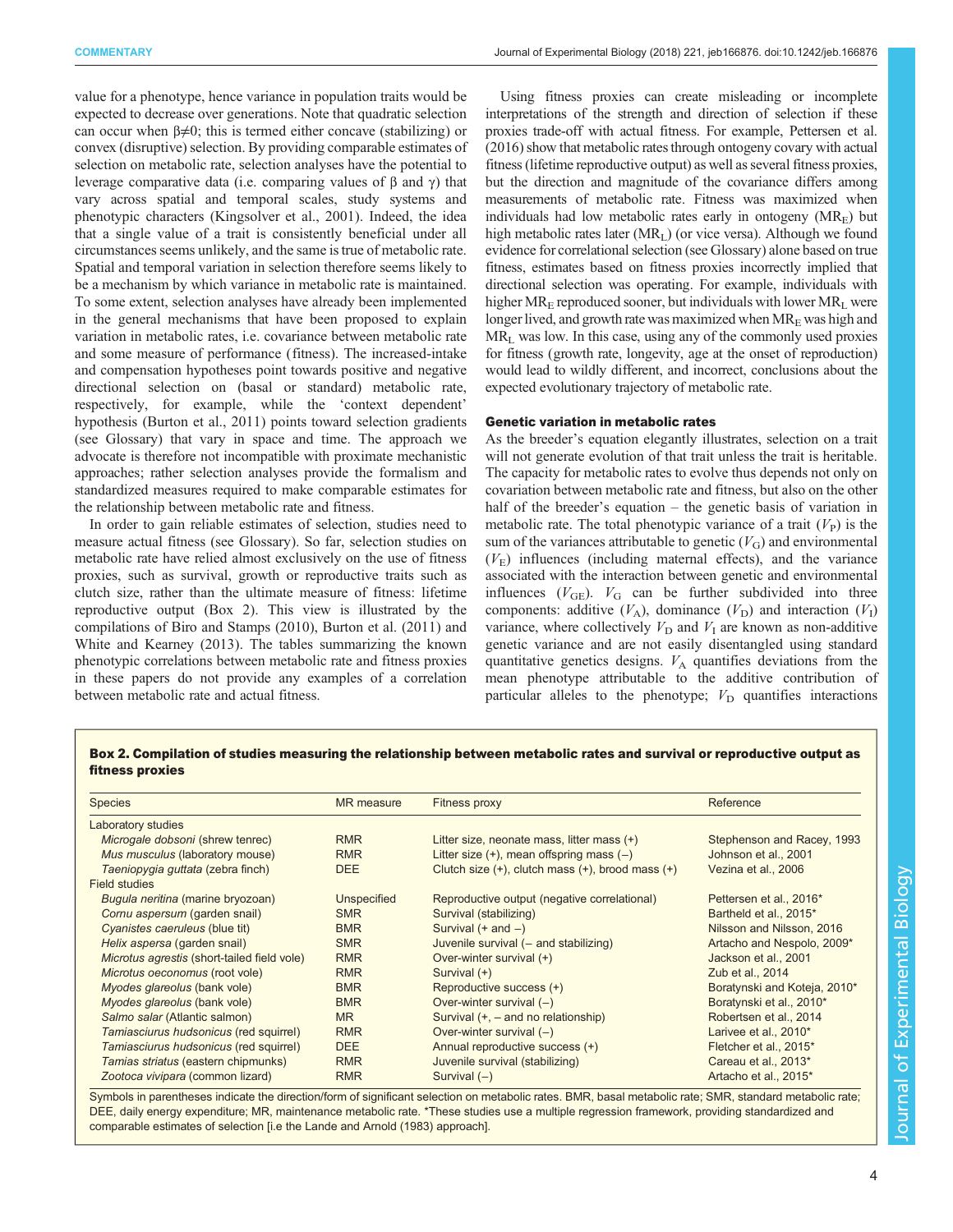between alleles (dominance) and  $V<sub>I</sub>$  quantifies interactions between alleles (epistasis). Heritability in the broad sense  $(H^2)$  is calculated as  $V_G/V_P$ , whereas heritability in the narrow sense  $(h^2)$  – the metric of interest for the breeder's equation – quantifies the contribution of additive genetic variance to total phenotypic variance and is calculated as  $V_A/V_P$ .

The heritability of a trait can be estimated in multiple ways (Box 3), but a common feature of all approaches is that they require the measurement of usually hundreds or thousands of individuals of known pedigree. The requirement to measure so many individuals means that estimates of  $h<sup>2</sup>$  for metabolic rate are historically rare, but are becoming much more common: we are aware of only two estimates published prior to 2000 ([Lacy and](#page-7-0) [Lynch, 1979](#page-7-0); [Lynch and Sulzbach, 1984\)](#page-7-0), and most (43) of the remaining 64 estimates we were able to locate have been published since 2010. The available estimates range from 0 to 0.72;  $h^2$  is significantly higher for endotherms than for ectotherms, and  $h^2$  is significantly higher for active metabolic levels than for resting metabolic levels, defined here as the rate of oxygen consumption of an inactive, non-reproductive, post-absorptive animal [\(Box 4\)](#page-5-0). These heritability estimates suggest that metabolic rate is, in many cases and especially for endotherms and for active metabolic rates, likely to be free to evolve under selection. In support of this suggestion, artificial selection experiments have yielded responses to selection on basal metabolic rate [\(Ksiazek et al., 2004\)](#page-7-0) and maximum metabolic rate in laboratory mice [\(Gebczynski and](#page-7-0) [Konarzewski, 2009](#page-7-0); [Wone et al., 2015](#page-8-0)), and maximum metabolic rate in bank voles Clethrionomys glareolus ([Sadowska et al.,](#page-8-0) [2015](#page-8-0)).

After accounting for genetic contributions to phenotypic variance, there remains a significant proportion of unexplained variation in metabolic rate that needs to be considered. Variation in metabolic rate may also be a consequence of environmental effects, which can affect metabolic rate either directly (e.g. temperature effects on metabolic rate in ectotherms; [Angilletta et al., 2002\)](#page-7-0), or indirectly (e.g. nutritional state on standard metabolic rate; [Auer](#page-7-0) [et al., 2015\)](#page-7-0). Parental effects are also known to influence physiological traits (e.g. [Bacigalupe et al., 2007;](#page-7-0) [Sadowska et al.,](#page-8-0) [2013\)](#page-8-0). For example, brown trout may alter the routine metabolic rates of their offspring in order to control timing of emergence and therefore dispersal in larvae [\(Régnier et al., 2010\)](#page-8-0). Addressing the relative importance of heritable versus non-heritable components of variation in metabolic rate will provide a more complete picture of how we expect variation in metabolic rate to evolve.

# Multivariate breeder's equation

The univariate breeder's equation is a useful heuristic tool for understanding how microevolutionary processes (see Glossary) work. Increasingly, however, it seems that a more complex approach to predicting microevolution is necessary. The univariate breeder's equation necessarily treats each trait in isolation but it has long been recognized that no trait is an island [\(Dobzhansky, 1956](#page-7-0)). Traits covary with each other genetically such that evolution in one trait will necessarily cause evolution in another, and selection often acts on multiple traits simultaneously such that the fitness returns of one trait value depend on the value of other traits. The multivariate breeder's equation reflects this complexity and connectedness of traits in terms of both genetics and selection.

# Box 3. Methods for estimation of the heritability of metabolic rate (parent–offspring regression, half-sibling–full sibling breeding designs and the 'animal model'), and a compilation of published estimates of the heritability of metabolic rate

(A) Parent–offspring regression showing the relationship between parent and offspring metabolic rate for cockroaches Nauphoeta cinerea from a breeding design in which 48 sires were each mated to three dams, and the metabolic rates of all sires and dams, and three of the adult offspring from each clutch, were measured ([Schimpf et al., 2013\)](#page-8-0). Narrow sense heritability is estimated as the slope of the line relating offspring and mid-parent trait values; here residual metabolic rates were calculated from a model describing variation in log<sub>10</sub>-tranformed metabolic rate as functions of log<sub>10</sub>-transformed body mass and sex  $(h^2=0.12\pm0.07$ , mean $\pm$ s.e.m.). (B) Among-sire differences in residual resting metabolic rate for cockroaches Nauphoeta cinerea from the same experiment ([Schimpf et al., 2013](#page-8-0)). Half-siblings have one-quarter of their alleles in common, so in a half-sibling–full sibling breeding design, the among-sire variance ( $V_{\sf sire}$ ) is equal to one-quarter of the additive genetic variance ( $V_A$ ), and  $h^2=4V_{\sf sire}/V_P$ , where  $V_P$  is total phenotypic variance. In the example in (B), which utilizes only the data for the adult offspring (i.e. those individuals with a known sire and dam; sires and dams of the parental generation are unknown), sire and dam variances were calculated for a model describing variation in  $log_{10}$ -tranformed metabolic rate as functions of the fixed effects of sex and  $log_{10}$ transformed body mass, with random effects for sire and dam nested within sire estimated using restricted maximum likelihood (REML);  $h^2$ =0.10±0.16 [the model was implemented in ASReml-R version 3.0 in R version 3.0.2, with standard errors for variance ratios calculated using the delta method; [Gilmour](#page-7-0) [et al. \(2009\)](#page-7-0); [http://www.homepages.ed.ac.uk/iwhite//asreml/;](http://www.homepages.ed.ac.uk/iwhite//asreml/)<http://www.R-project.org/>]. For presentation, residual metabolic rates were calculated from a model describing variation in log<sub>10</sub>-tranformed metabolic rate as functions of log<sub>10</sub>-transformed body mass and sex, and data are shown ranked by the mean value of metabolic rate for each sire. (C) The 'animal model' is a form of mixed-effects model used to partition phenotypic variance into different genetic and environmental sources using knowledge of the relatedness of individuals in a population ([Wilson et al., 2010](#page-8-0)), such as depicted here for the descendants of two sires in the cockroach half-sibling–full sibling breeding design (males are green squares and females are orange circles). Calculated using the animal model,  $h^2$ =0.12±0.07 (the model was implemented in ASReml-R version 3.0 in R version 3.0.2, with standard errors for variance ratios calculated using the delta method).

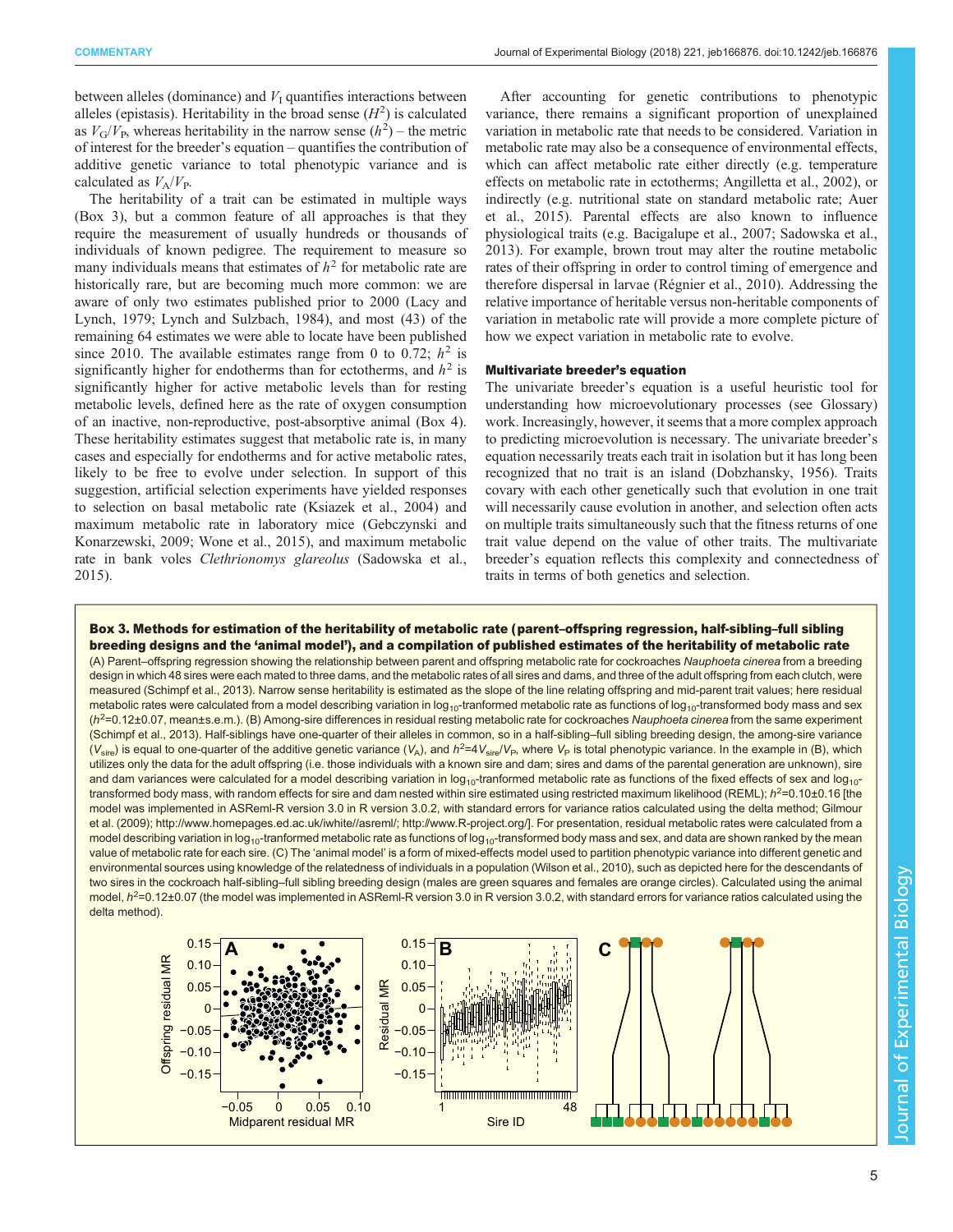# <span id="page-5-0"></span>Box 4. Forest plot summarizing published estimates of the narrow-sense heritability ( $h^2$  shown with s.e.m. where possible) of metabolic rate for endotherms and

# ectotherms, subdivided by activity level

Filled symbols, endotherms; open symbols, ectotherms. Resting: resting, basal or standard metabolic rate (blue circles). Daily: daily rate of energy expenditure or sustained metabolic rate (black squares). Activity: peak metabolic rate, flight metabolic rate, maximum metabolic rate, or maximum rate of oxygen consumption elicited by treadmill exercise or swimming (orange diamonds). With the two values for daily metabolic rate excluded from analysis, there was no significant interaction between activity level (resting or active) and endothermy (endotherm or ectotherm) as predictors of  $h^2$  in a mixed model including random effects of species and publication  $[t_{56.4}=-0.61, P=0.54;$  the model was implemented in the 'lme4' version 1.1-13 package of R version 3.2.3, with the significance of fixed effects based on Satterthwaite approximation for denominator degrees of freedom from the 'lmerTest' package version 2.0.33: [Bates et al. \(2015\)](#page-7-0); [http://cran.r](http://cran.r-project.org/package=lmerTest)[project.org/package=lmerTest](http://cran.r-project.org/package=lmerTest); [http://www.R-project.org/\]](http://www.R-project.org/). With the nonsignificant interaction removed from the model,  $h^2$  is significantly different from zero (intercept=0.19±0.06,  $t_{13.2}$ =3.00, P=0.01), endotherms have significantly higher  $h^2$  than ectotherms (parameter estimate=0.19 $\pm$ 0.08,  $t_{12.8}$ =2.38, P=0.03) and  $h^2$  is higher for active metabolic levels than for resting metabolic levels (parameter estimate= $0.21 \pm 0.05$ ,  $t_{54.6} = 4.3$ ,  $P$ <0.001); estimates of  $h^2$  for mass-independent metabolic rates were not significantly different from estimates of  $h^2$  for whole-animal metabolic rates (parameter estimate=−0.08±0.05, t<sub>56.0</sub>=−1.67, P=0.10); variance components: species=0.0159, publication <0.0001, residual=0.0197.



Consider the response to selection of a trait, which we will call trait 1  $(z_1)$ . As described by the univariate breeder's equation, the evolution of that trait will of course depend on the selection on that trait  $(β<sub>1</sub>)$  and the genetic variation in that trait (which we will denote as  $G_{1,1}$ ). However, let us suppose that another trait (trait 2) covaries genetically with trait 1; such a covariance would be denoted as  $G_{1,2}$ . Let us also suppose that trait 2 is under selection  $(\beta_2)$ . The response of trait 1  $(\Delta z_1)$  will therefore be the sum of the evolution due to direct selection on trait 1 and the indirect selection (see Glossary) on trait 1 via the genetic covariance (see Glossary) with trait 2 and selection on trait 2, or formally:

$$
\Delta z_1 = (\beta_1 \times G_{1,1}) + (\beta_2 \times G_{1,2}). \tag{4}
$$

Furthermore, the covariance between traits 1 and 2 will also be affected by the correlational selection on these traits, formally represented as  $\gamma_{1,2}$  (see below). Eqn 4 can be extended to as many traits that genetically covary and experience selection:

$$
\begin{bmatrix}\n\Delta z_1 \\
\Delta z_2 \\
\vdots \\
\Delta z_n\n\end{bmatrix} = \begin{bmatrix}\n\beta_1 \\
\beta_2 \\
\vdots \\
\beta_n\n\end{bmatrix} \begin{bmatrix}\nG_{1,1} & G_{1,2} & \cdots & G_{1,n} \\
G_{1,2} & G_{2,2} & \cdots & \vdots \\
\vdots & \vdots & \ddots & \vdots \\
G_{1,n} & \cdots & \cdots & G_{n,n}\n\end{bmatrix},
$$
\n(5)

where the column vector of changes in phenotypic trait values for  $n$ traits,  $\Delta z = {\Delta z_1, \Delta z_2, \ldots \Delta z_n}^T$ , is a function of a column vector of selection gradients  $\beta = {\beta_1, \beta_2, \dots}^T$  and a matrix of genetic variances and covariances [the G matrix (see Glossary)]. Although more complicated, a quick consideration of a realistic but simple example reveals why the multivariate equation provides a more complete understanding of the microevolutionary forces acting on metabolic rate. Suppose for example that trait 1 is metabolic rate and trait 2 is running speed in a hypothetical lizard species. Further assume that metabolic rate is subjected to strong negative directional selection (i.e.  $\beta_1$  is negative) and that the heritability of metabolic rate is high, because the trait has significant additive genetic variance  $(G_{1,1} > 0)$ . The univariate breeder's equation and the first component of the multivariate breeder's equation  $(\beta_1 \times G_{1,1})$  would therefore predict that metabolic rate would decrease from one generation to the next. However, further suppose that metabolic rate covaries positively with running speed  $(G_{1,2}$  is positive) and there is strong positive directional selection for faster running speeds ( $\beta_2$  is positive). The second component of the multivariate breeder's equation ( $\beta_2 \times G_{1,2}$ ) would therefore be highly positive and might 'cancel out' the selection for lower metabolic rate in the first term. Thus by considering more traits, we move from a misleading prediction of an evolutionary response to a more accurate one. Unfortunately, there is no magic number of traits that should be considered; instead we are left with the rather unsatisfying statement that more traits are likely to be more informative than fewer traits. A multivariate view of evolution is particularly important for considerations of metabolic rate specifically for at least two reasons: first, because metabolic rate is likely to be more than just a single trait, and second, because metabolic rate is almost certainly under multivariate selection.

# Metabolic rate is more than a single trait

What is metabolic rate? Measures of metabolic rate integrate the rates at which organisms expend energy to do metabolic work, and so incorporate energy expenditure for a wide range of processes including the maintenance of homeostasis, growth and reproduction, movement and digestion. Metabolic rate is measured as the rate of heat production by direct calorimetry, or – more often – is estimated from rates of oxygen consumption or carbon dioxide production measured by indirect calorimetry [\(Lighton, 2008\)](#page-7-0). Metabolic rate can be measured for animals that are free-living in the field; for animals at rest; for animals experiencing elevated metabolic rates due to exercise, digestion, lactation, thermogenesis or osmoregulation; or for animals exhibiting depressed metabolism due to hibernation or torpor,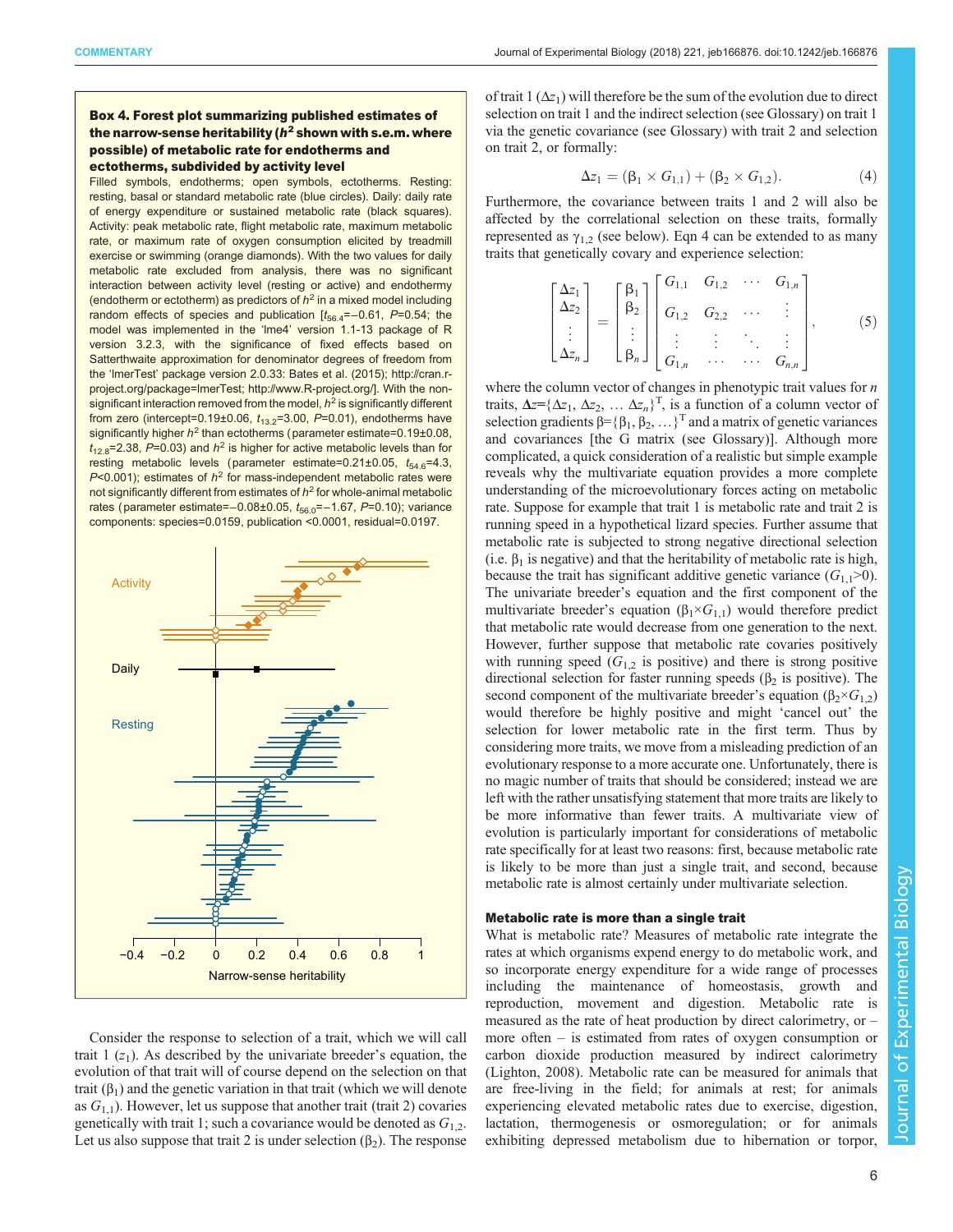hypoxia or anoxia, desiccation or aestivation ([Suarez, 2012](#page-8-0)). The major contributors to whole-organism metabolic rate will change as animals transition through these metabolic states, raising the important question of the extent to which they are constrained to always evolve together ('metabolic rate' is a single trait), or free to evolve independently ('metabolic rate' is many traits). In mammals, most metabolic activity during basal metabolism is associated with the internal organs including liver, kidney, gastrointestinal tract, heart and brain. Whereas during exercise-induced maximal metabolism, most (ca. 90%) metabolic activity is associated with work done by the locomotor muscles and the work done to deliver substrates and oxygen to these (reviewed by [White and Kearney, 2013\)](#page-8-0). From a mechanistic perspective, it therefore seems reasonable to conclude that these metabolic states represent different traits. From a quantitative genetics perspective, however, what matters is the extent to which two putative traits covary genetically. Published mass-independent additive genetic correlations between basal and running-induced maximal metabolic rate range from 0.21 to 0.72 [\(Dohm et al., 2001](#page-7-0); [Wone et al., 2009](#page-8-0), [2015\)](#page-8-0). Thus these traits – basal and maximal metabolic rate – are at least somewhat free to evolve independently, as has been demonstrated in selection experiments [\(Sadowska et al., 2015; Wone et al., 2015](#page-8-0)). What is less clear, however, is the extent to which measurements of a single metabolic state, but taken at different times, represent the same trait.

Two measurements of the same phenotype can be considered a single trait genetically only if they covary perfectly. Resting metabolic rate (as defined earlier) is perhaps the most widely measured physiological phenotype. Resting metabolic rate is repeatable [\(Nespolo and Franco, 2007](#page-7-0); [White and Kearney, 2013](#page-8-0); [Auer et al., 2016a](#page-7-0)) and heritable (see 'Genetic variation in metabolic rates'section above, and [Box 4](#page-5-0)), but not perfectly so. It varies during ontogeny due to changes in size and growth (e.g. [Moran and Wells,](#page-7-0) [2007;](#page-7-0) [Rosenfeld et al., 2015](#page-8-0)), seasonally (e.g. [Smit and McKechnie,](#page-8-0) [2010\)](#page-8-0), geographically (e.g. [Broggi et al., 2007](#page-7-0)), with food deprivation (e.g. [Schimpf et al., 2012](#page-8-0)), due to changes mitochondrial coupling ([Salin et al., 2015\)](#page-8-0), and in response to a range of other biotic and abiotic variables (reviewed by Konarzewski and Ksiażek, 2013; [White and Kearney, 2013](#page-8-0)). Furthermore, not only does metabolic rate vary over time in the same individuals, but individuals can vary in the flexibility of their metabolic rate – in other words, the reaction norm of metabolic rate varies among individuals [\(Auer et al., 2015, 2016b](#page-7-0)). Thus an organism has no single metabolic rate, even for a single well-defined metabolic state (e.g. resting metabolic rate), and metabolic rate is therefore likely to be more than one single trait. Even if differences in metabolic rate throughout the life history were trivial, we know from a previous study that selection perceives metabolic rates (and their combinations) differently [\(Pettersen et al., 2016](#page-8-0)). In [Pettersen et al. \(2016\),](#page-8-0) metabolic rate was only measured at two time points in the life history – both during early stages of development, which is unlikely to capture a complete picture of selection. We therefore suggest that the field should work towards gaining multiple measures of metabolic rate if we are to gain an accurate representation of net selection on metabolic rates. We acknowledge the considerable logistical challenges associated with doing so, but we nonetheless advocate treating metabolic rate at different times as separate traits as a useful heuristic for future studies.

## Multivariate selection on metabolic rates

Selection acts on combinations of traits, rather than individual traits in isolation [\(Lande and Arnold, 1983](#page-7-0); [Blows and McGuigan, 2015\)](#page-7-0). Multivariate (or non-linear correlational) selection examines how selection affects, and is affected by, correlations between traits [\(Phillips and Arnold, 1989](#page-8-0)). Studies measuring selection on metabolic rate have largely focused on relationships between fitness and single traits (although see [Artacho et al., 2015](#page-7-0)); however, univariate analyses provide limited scope for predicting change in phenotypic distribution ([Phillips and Arnold, 1989](#page-8-0)). This is because apparent selection on one trait may be due to selection on another unmeasured, correlated trait – resulting in misleading conclusions about selection on the initial trait. Genetically coupled traits will not evolve independently; selection on one trait is likely to cause evolutionary changes in the other trait. For example, selection on metabolic rate early in ontogeny  $(MR<sub>E</sub>)$  may yield a correlated response in metabolic rate late in ontogeny ( $MR<sub>L</sub>$ ) if  $MR<sub>E</sub>$  and  $MR<sub>L</sub>$ . are positively genetically correlated, even if there is no direct selection on  $MR<sub>L</sub>$ . Metabolic rate is known to show additive genetic correlations with a range of traits including body mass [\(Rønning](#page-8-0) [et al., 2007; Nilsson et al., 2009; Tieleman et al., 2009](#page-8-0); [Careau et al.,](#page-7-0) [2011;](#page-7-0) [Schimpf et al., 2013\)](#page-8-0), maximum metabolic rate ([Sadowska](#page-8-0) [et al., 2005; Wone et al., 2009, 2015](#page-8-0)), growth rate [\(Sadowska et al.,](#page-8-0) [2009\)](#page-8-0), the ability to cope with a poor diet [\(Sadowska et al., 2009\)](#page-8-0) and exploratory behaviour [\(Careau et al., 2011\)](#page-7-0). These and other additive genetic correlations may constrain the evolution of metabolic rate, but such constraints would not be identifiable in a univariate framework that considers metabolic rate in isolation. If several traits are measured, however, a multivariate approach can determine relative direct and indirect selection acting on each trait through multiple regression.

Correlational selection favours certain combinations of traits, and is measured using second-order polynomial regression to produce a fitness surface that is a function of linear and squared (quadratic) trait values:

$$
w = \alpha + z\beta^T + (1/2)z^T\gamma z,\tag{6}
$$

where  $z = \{z_1, z_2, \dots z_n\}^T$  is a column vector of phenotypic values for *n* traits,  $\beta = {\beta_1, \beta_2, \dots}^T$  is the column vector of directional selection gradients, and  $\gamma$  is the matrix of non-linear selection (see Glossary) gradients:

$$
\gamma = \begin{bmatrix} \gamma_{1,1} & \gamma_{1,2} & \cdots & \gamma_{1,n} \\ \gamma_{1,2} & \gamma_{2,2} & \cdots & \vdots \\ \vdots & \vdots & \ddots & \vdots \\ \gamma_{1,n} & \cdots & \cdots & \gamma_{n,n} \end{bmatrix},
$$
(7)

where  $\gamma_{i,i}$  is a stabilizing or disruptive selection gradient for trait *i*, and  $\gamma_{i,j}$  is a correlational selection gradient for traits i and j [\(Stinchcombe et al., 2008\)](#page-8-0). Note that in the univariate case where correlational selection is not considered, Eqn 6 simplifies to:

$$
w = a + z_i \beta_i + (1/2) g_{i,i} z_i^2, \tag{8}
$$

(i.e. Eqn 1). Despite the importance of estimating correlational selection for providing a more complete visualization of the distribution of phenotypes, studies that measure correlational selection on physiological traits are rare.

In a study on a bryozoan, [Pettersen et al. \(2016\)](#page-8-0) found significant negative correlational selection between metabolic rates across two life stages [early  $(MR<sub>F</sub>)$  and late  $(MR<sub>I</sub>)$  in juvenile development], but positive phenotypic covariance between these traits (individuals with high  $MR_E$  generally possessed high  $MR_L$  and vice versa). In other words, there is a positive covariance between the two metabolic rates but selection 'wants' to decrease this covariance. Furthermore, under persistent correlational selection across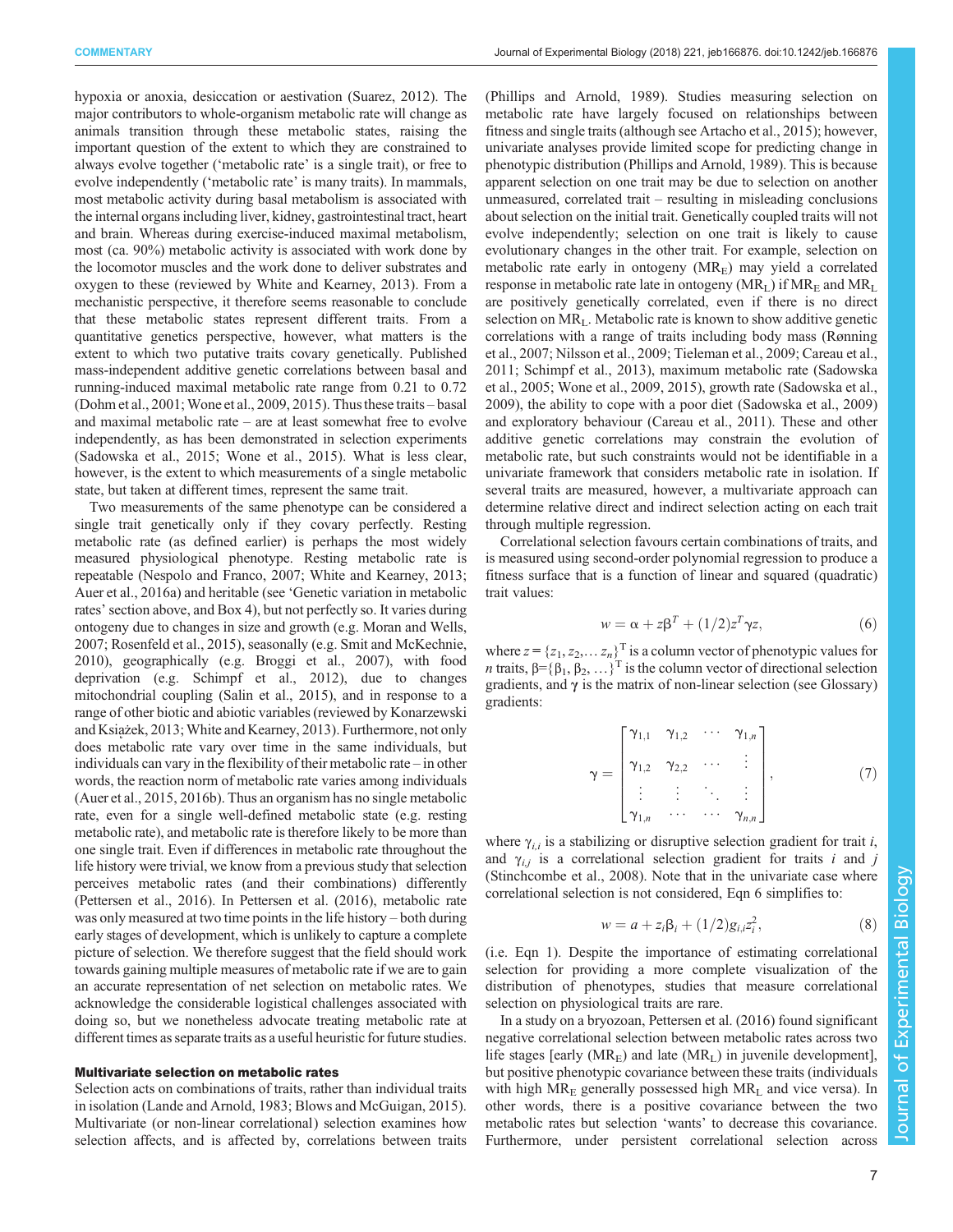<span id="page-7-0"></span>generations, we might expect the positive covariance among metabolic rates to decrease and become negative over time. However, without an understanding of the degree of genetic covariance among traits (such as metabolic rates across ontogeny), our capacity to make such predictions remains limited.

## Conclusions and future directions

Metabolic rate is perhaps the most widely measured physiological trait, and has long been argued to have important implications for life history, ecology and evolution. We argue that more widespread adoption of a microevolutionary quantitative genetics framework is valuable for understanding variation in metabolic rate. In adopting such an approach, we should consider metabolic rate as a multivariate trait and measure actual fitness (lifetime reproductive output) in the field, in order to estimate the genetic covariance between metabolic rates and fitness throughout ontogeny. Such measurements are needed in order to understand the drivers of phenotypic variation in metabolic rate.

#### Acknowledgements

The authors wish to thank Professor Neil Metcalfe and Professor Craig Franklin for thoughtful comments which significantly helped to improve the quality of this manuscript.

#### Competing interests

The authors declare no competing or financial interests.

#### Funding

This work was funded by an Australian Postgraduate Award to A.K.P. and Australian Research Council Grants to D.J.M. and C.R.W.

#### References

- [Angilletta, M. J., Niewiarowski, P. H. and Navas, C. A.](http://dx.doi.org/10.1016/S0306-4565(01)00094-8) (2002). The evolution of [thermal physiology in ectotherms.](http://dx.doi.org/10.1016/S0306-4565(01)00094-8) J. Therm. Biol. 27, 249-268.
- Arnold, S. J. (1988). Genetic correlation and the evolution of physiology. In New Directions in Ecological Physiology (ed. M. E. Feder, A. F. Bennett, W. W. Burggren and R. B. Huey), pp. 189-212. Cambridge: Cambridge University Press.
- Artacho, P. and Nespolo, R. F. [\(2009\). Natural selection reduces energy](http://dx.doi.org/10.1111/j.1558-5646.2008.00603.x) [metabolism in the garden snail,](http://dx.doi.org/10.1111/j.1558-5646.2008.00603.x) Helix aspersa (Cornu aspersum). Evolution 63, [1044-1050.](http://dx.doi.org/10.1111/j.1558-5646.2008.00603.x)
- Artacho, P., Saravia, J., Ferrandière, B. D., Perret, S. and Le Galliard, J.-F. [\(2015\). Quantification of correlational selection on thermal physiology,](http://dx.doi.org/10.1002/ece3.1548) [thermoregulatory behavior, and energy metabolism in lizards.](http://dx.doi.org/10.1002/ece3.1548) Ecol. Evol. 5, [3600-3609.](http://dx.doi.org/10.1002/ece3.1548)
- [Auer, S. K., Salin, K., Rudolf, A. M., Anderson, G. J. and Metcalfe, N. B.](http://dx.doi.org/10.1111/1365-2656.12384) (2015). [Flexibility in metabolic rate confers a growth advantage under changing food](http://dx.doi.org/10.1111/1365-2656.12384) availability. [J. Anim. Ecol.](http://dx.doi.org/10.1111/1365-2656.12384) 84, 1405-1411.
- [Auer, S. K., Bassar, R. D., Salin, K. and Metcalfe, N. B.](http://dx.doi.org/10.1242/jeb.133678) (2016a). Repeatability of [metabolic rate is lower for animals living under field versus laboratory conditions.](http://dx.doi.org/10.1242/jeb.133678) [J. Exp. Biol.](http://dx.doi.org/10.1242/jeb.133678) 219, 631-634.
- [Auer, S. K., Salin, K., Anderson, G. J. and Metcalfe, N. B.](http://dx.doi.org/10.1007/s00442-016-3697-z) (2016b). Flexibility in [metabolic rate and activity level determines individual variation in overwinter](http://dx.doi.org/10.1007/s00442-016-3697-z) [performance.](http://dx.doi.org/10.1007/s00442-016-3697-z) Oecologia 182, 703-712.
- Bacigalupe, L. D., Araya, N. M., Carter, M. J., Catalána, T. P., Lardies, M. A. and Bozinovic, F. [\(2007\). Maternal effects, maternal body size and offspring](http://dx.doi.org/10.1016/j.cbpa.2007.01.001) [energetics: a study in the common woodlouse](http://dx.doi.org/10.1016/j.cbpa.2007.01.001) Porcellio laevis. Comp. Biochem. [Physiol. A Mol. Integr. Physiol.](http://dx.doi.org/10.1016/j.cbpa.2007.01.001) 147, 349-354.
- [Bartheld, J. L., Gaitan-Espitia, J. D., Artacho, P., Salgado-Luarte, C., Gianoli, E.](http://dx.doi.org/10.1111/1365-2435.12451) and Nespolo, R. F. [\(2015\). Energy expenditure and body size are targets of](http://dx.doi.org/10.1111/1365-2435.12451) [natural selection across a wide geographic range, in a terrestrial invertebrate.](http://dx.doi.org/10.1111/1365-2435.12451) Funct. Ecol. 29[, 1463-1474.](http://dx.doi.org/10.1111/1365-2435.12451)
- [Bates, D., Machler, M., Bolker, B. M. and Walker, S. C.](http://dx.doi.org/10.18637/jss.v067.i01) (2015). Fitting linear mixed[effects models using lme4.](http://dx.doi.org/10.18637/jss.v067.i01) J. Stat. Softw. 67, 1-48.
- Bennett, A. F. and Ruben, J. A. [\(1979\). Endothermy and activity in vertebrates.](http://dx.doi.org/10.1126/science.493968) Science 206[, 649-654.](http://dx.doi.org/10.1126/science.493968)
- Biro, P. A. and Stamps, J. A. [\(2010\). Do consistent individual differences in](http://dx.doi.org/10.1016/j.tree.2010.08.003) [metabolic rate promote consistent individual differences in behavior?](http://dx.doi.org/10.1016/j.tree.2010.08.003) Trends Ecol. Evol. 25[, 653-659.](http://dx.doi.org/10.1016/j.tree.2010.08.003)
- Blows, M. W. and McGuigan, K. [\(2015\). The distribution of genetic variance across](http://dx.doi.org/10.1111/mec.13023) [phenotypic space and the response to selection.](http://dx.doi.org/10.1111/mec.13023) Mol. Ecol. 24, 2056-2072.
- Boratynski, Z. and Koteja, P. [\(2010\). Sexual and natural selection on body mass](http://dx.doi.org/10.1111/j.1365-2435.2010.01764.x) [and metabolic rates in free-living bank voles.](http://dx.doi.org/10.1111/j.1365-2435.2010.01764.x) Funct. Ecol. 24, 1252-1261.
- [Boratynski, Z., Koskela, E., Mappes, T. and Oksanen, T. A.](http://dx.doi.org/10.1111/j.1420-9101.2010.02059.x) (2010). Sex-specific [selection on energy metabolism - selection coefficients for winter survival.](http://dx.doi.org/10.1111/j.1420-9101.2010.02059.x) J. Evol. Biol. 23, [1969-1978.](http://dx.doi.org/10.1111/j.1420-9101.2010.02059.x)
- [Broggi, J., Hohtola, E., Koivula, K., Orell, M., Thomson, R. L. and Nilsson, J. A.](http://dx.doi.org/10.1111/j.1365-2435.2007.01255.x) [\(2007\). Sources of variation in winter basal metabolic rate in the great tit.](http://dx.doi.org/10.1111/j.1365-2435.2007.01255.x) Funct. Ecol. 21[, 528-533.](http://dx.doi.org/10.1111/j.1365-2435.2007.01255.x)
- [Burton, T., Killen, S. S., Armstrong, J. D. and Metcalfe, N. B.](http://dx.doi.org/10.1098/rspb.2011.1778) (2011). What causes [intraspecific variation in resting metabolic rate and what are its ecological](http://dx.doi.org/10.1098/rspb.2011.1778) consequences? [Proc. R. Soc. B Biol. Sci.](http://dx.doi.org/10.1098/rspb.2011.1778) 278, 3465-3473.
- [Careau, V., Thomas, D., Pelletier, F., Turki, L., Landry, F., Garant, D. and Re](http://dx.doi.org/10.1111/j.1420-9101.2011.02344.x)́ale, D. [\(2011\). Genetic correlation between resting metabolic rate and exploratory](http://dx.doi.org/10.1111/j.1420-9101.2011.02344.x) behaviour in deer mice ([Peromyscus maniculatus](http://dx.doi.org/10.1111/j.1420-9101.2011.02344.x)). J. Evol. Biol. 24, 2153-2163.
- [Careau, V., Bergeron, P., Garant, D., Reale, D., Speakman, J. R. and Humphries,](http://dx.doi.org/10.1007/s00442-012-2385-x) M. M. [\(2013\). The energetic and survival costs of growth in free-ranging](http://dx.doi.org/10.1007/s00442-012-2385-x) [chipmunks.](http://dx.doi.org/10.1007/s00442-012-2385-x) Oecologia 171, 11-23.
- Dobzhansky, T. [\(1956\). What is an adaptive trait?](http://dx.doi.org/10.1086/281944) Am. Nat. 90, 337-347.
- Dohm, M. R., Hayes, J. P. and Garland, T. (2001). The quantitative genetics of maximal and basal rates of oxygen consumption in mice. Genetics 159, 267-277.
- Falconer, D. S. and Mackay, T. F. C. (1996). Introduction to Quantitative Genetics. Harlow: Pearson.
- [Fletcher, Q. E., Speakman, J. R., Boutin, S., Lane, J. E., McAdam, A. G., Gorrell,](http://dx.doi.org/10.1111/1365-2435.12313) [J. C., Coltman, D. W. and Humphries, M. M.](http://dx.doi.org/10.1111/1365-2435.12313) (2015). Daily energy expenditure [during lactation is strongly selected in a free-living mammal.](http://dx.doi.org/10.1111/1365-2435.12313) Funct. Ecol. 29, [195-208.](http://dx.doi.org/10.1111/1365-2435.12313)
- Gadgil, M. and Bossert, W. H. [\(1970\). Life historical consequences of natural](http://dx.doi.org/10.1086/282637) [selection.](http://dx.doi.org/10.1086/282637) Am. Nat. 104, 1-24.
- Garland, T. and Carter, P. A. [\(1994\). Evolutionary physiology.](http://dx.doi.org/10.1146/annurev.ph.56.030194.003051) Annu. Rev. Physiol. 56[, 579-621.](http://dx.doi.org/10.1146/annurev.ph.56.030194.003051)
- [Gebczynski, A. K. and Konarzewski, M.](http://dx.doi.org/10.1242/jeb.030874) (2009). Metabolic correlates of selection [on aerobic capacity in laboratory mice: a test of the model for the evolution of](http://dx.doi.org/10.1242/jeb.030874) endothermy. J. Exp. Biol. 212[, 2872-2878.](http://dx.doi.org/10.1242/jeb.030874)
- Gilmour, A. R., Gogel, B. J., Cullis, B. R. and Thompson, R. (2009). ASReml User Guide Release 3.0. Hemel Hempstead, HP1 1ES, UK: VSN International Ltd.
- Glazier, D. S. (2005). Beyond the '3/4-power law'[: variation in the intra- and](http://dx.doi.org/10.1017/S1464793105006834) [interspecific scaling of metabolic rate in animals.](http://dx.doi.org/10.1017/S1464793105006834) Biol. Rev. 80, 611-662.
- Glazier, D. S. [\(2015\). Is metabolic rate a universal](http://dx.doi.org/10.1111/brv.12115) 'pacemaker' for biological [processes?](http://dx.doi.org/10.1111/brv.12115) Biol. Rev. 90, 377-407.
- [Hayes, J. P., Garland, T. and Dohm, M. R.](http://dx.doi.org/10.2307/2389765) (1992). Individual variation in metabolism and reproduction of Mus[: are energetics and life history linked?](http://dx.doi.org/10.2307/2389765) Funct. Ecol. 6[, 5-14.](http://dx.doi.org/10.2307/2389765)
- [Jackson, D. M., Trayhurn, P. and Speakman, J. R.](http://dx.doi.org/10.1046/j.1365-2656.2001.00518.x) (2001). Associations between [energetics and over-winter survival in the short-tailed field vole](http://dx.doi.org/10.1046/j.1365-2656.2001.00518.x) Microtus agrestis. [J. Anim. Ecol.](http://dx.doi.org/10.1046/j.1365-2656.2001.00518.x) 70, 633-640.
- Johnson, M. S., Thomson, S. C. and Speakman, J. R. (2001). Limits to sustained energy intake II. Inter-relationships between resting metabolic rate, life-history traits and morphology in Mus musculus. J. Exp. Biol. 204, 1937-1946.
- [Kingsolver, J. G., Hoekstra, H. E., Hoekstra, J. M., Berrigan, D., Vignieri, S. N.,](http://dx.doi.org/10.1086/319193) [Hill, C. E., Hoang, A., Gibert, P. and Beerli, P.](http://dx.doi.org/10.1086/319193) (2001). The strength of phenotypic [selection in natural populations.](http://dx.doi.org/10.1086/319193) Am. Nat. 157, 245-261.
- Kingsolver, J. G. and Pfennig, D. W. [\(2007\). Patterns and power of phenotypic](http://dx.doi.org/10.1641/B570706) [selection in nature.](http://dx.doi.org/10.1641/B570706) Bioscience 57, 561-572.
- Konarzewski, M. and Ksiazek, A. [\(2013\). Determinants of intra-specific variation in](http://dx.doi.org/10.1007/s00360-012-0698-z) basal metabolic rate. [J. Comp. Physiol. B Biochem. Syst. Environ. Physiol.](http://dx.doi.org/10.1007/s00360-012-0698-z) 183, [27-41.](http://dx.doi.org/10.1007/s00360-012-0698-z)
- [Ksiazek, A., Konarzewski, M. and Lapo, I. B.](http://dx.doi.org/10.1086/425190) (2004). Anatomic and energetic [correlates of divergent selection for basal metabolic rate in laboratory mice.](http://dx.doi.org/10.1086/425190) [Physiol. Biochem. Zool.](http://dx.doi.org/10.1086/425190) 77, 890-899.
- Lacy, R. C. and Lynch, C. B. (1979). Quantitative genetic analysis of temperature regulation in Mus musculus. 1. Partitioning of variance. Genetics 91, 743-753.
- Lande, R. and Arnold, S. J. [\(1983\). The measurement of selection on correlated](http://dx.doi.org/10.1111/j.1558-5646.1983.tb00236.x) characters. Evolution 37[, 1210-1226.](http://dx.doi.org/10.1111/j.1558-5646.1983.tb00236.x)
- Larivé[e, M. L., Boutin, S., Speakman, J. R., McAdam, A. G. and Humphries,](http://dx.doi.org/10.1111/j.1365-2435.2009.01680.x) M. M. [\(2010\). Associations between over-winter survival and resting metabolic](http://dx.doi.org/10.1111/j.1365-2435.2009.01680.x) [rate in juvenile North American red squirrels.](http://dx.doi.org/10.1111/j.1365-2435.2009.01680.x) Funct. Ecol. 24, 597-607.
- Lighton, J. R. B. (2008). Measuring Metabolic Rates: a Manual for Scientists. Oxford: Oxford University Press.
- Lynch, C. B. and Sulzbach, D. S. (1984). Quantitative genetic analysis of temperature regulation in Mus musculus. 2. Diallel analysis of individual traits. Evolution 38, 527-540.
- Mayr, E. [\(1961\). Cause and effect in biology. Kinds of causes, predictability, and](http://dx.doi.org/10.1126/science.134.3489.1501) [teleology are viewed by a practising biologist.](http://dx.doi.org/10.1126/science.134.3489.1501) Science 134, 1501.
- Moran, D. and Wells, R. M. G. [\(2007\). Ontogenetic scaling of fish metabolism in the](http://dx.doi.org/10.1016/j.cbpa.2007.08.006) [mouse-to-elephant mass magnitude range.](http://dx.doi.org/10.1016/j.cbpa.2007.08.006) Comp. Biochem. Physiol. A Mol. [Integr. Physiol.](http://dx.doi.org/10.1016/j.cbpa.2007.08.006) 148, 611-620.
- Nespolo, R. F. and Franco, M. [\(2007\). Whole-animal metabolic rate is a repeatable](http://dx.doi.org/10.1242/jeb.02780) [trait: a meta-analysis.](http://dx.doi.org/10.1242/jeb.02780) J. Exp. Biol. 210, 2000-2005.
- Nilsson, J.-A. [\(2002\). Metabolic consequences of hard work.](http://dx.doi.org/10.1098/rspb.2002.2071) Proc. R. Soc. B Biol. Sci. 269[, 1735-1739.](http://dx.doi.org/10.1098/rspb.2002.2071)
- Nilsson, J. F. and Nilsson, J. A. [\(2016\). Fluctuating selection on basal metabolic](http://dx.doi.org/10.1002/ece3.1954) rate. Ecol. Evol. 6[, 1197-1202.](http://dx.doi.org/10.1002/ece3.1954)

8

Biology